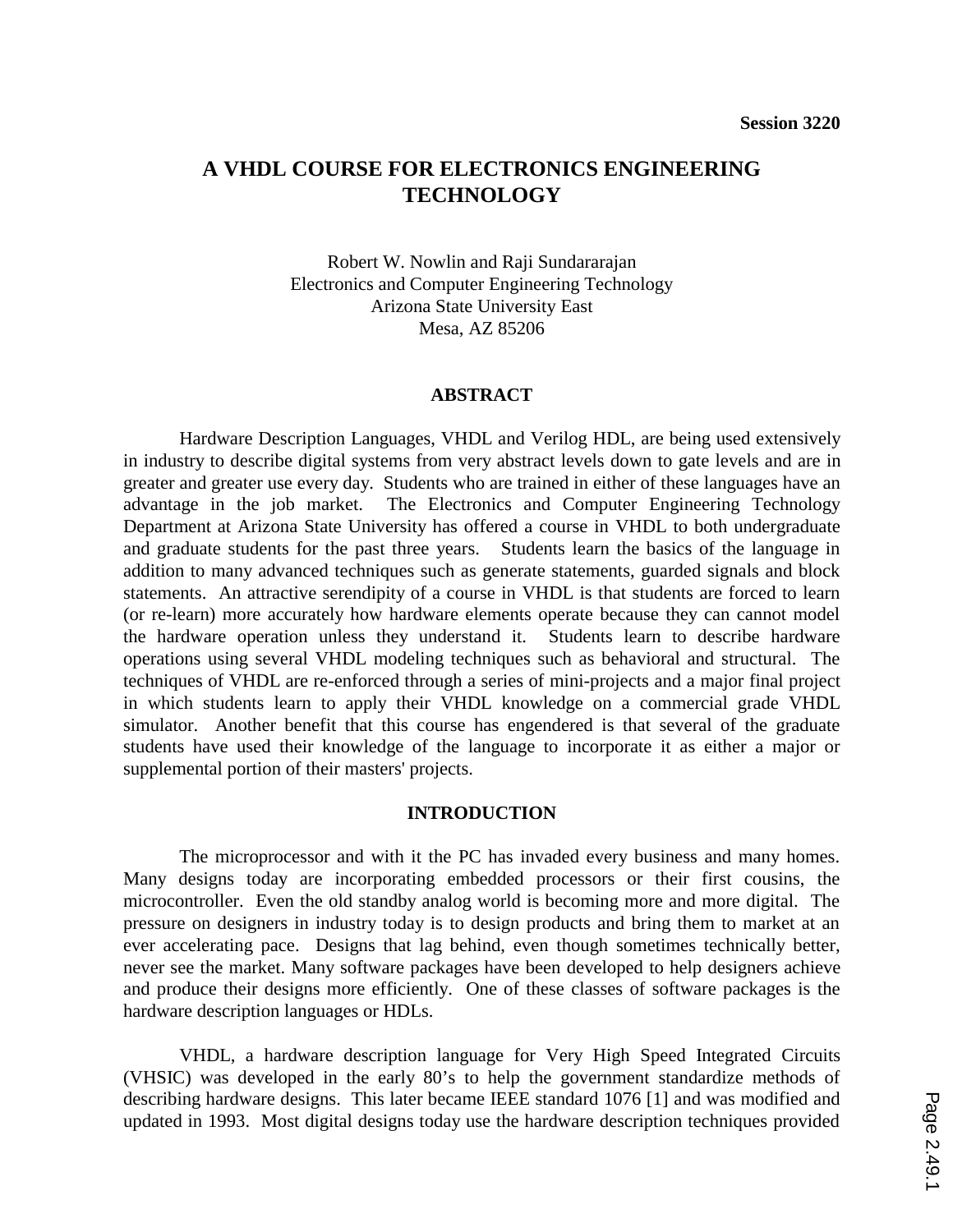by VHDL or VERILOG. Students who possess a working knowledge of VHDL or VERILOG have a real advantage at job search time over students who have not been exposed to these concepts [2].

The Electronics and Computer Engineering Technology Department at Arizona State University has been teaching a senior level undergraduate and graduate course in VHDL since Spring 1993. This course integrates the students' knowledge of high level languages, digital design concepts, and microprocessors. Students are challenged by the course because they are required to actually understand how simple devices such as flip-flops work in order to design a good digital model using the techniques of VHDL. Students are given the basics of the VHDL language and are required to supplement their knowledge by modeling various well-designed course assignments. They are also required to produce a project that is completed with a team of two or three other students. Two commercially available VHDL software packages are available for students to use.

#### **COURSE DESCRIPTION**

Table 1 outlines the major topics covered in this course. The basic constructs of VHDL, such as Entity declarations, Architectures, Configurations, and Packages, are introduced and their relationship described. The basic concepts of modeling using Behavioral, Dataflow, and Structural models are also quickly introduced. This is done in an effort to give the students an overall appreciation for concepts and techniques so that they can get on the computer and begin to apply these ideas as quickly as possible. Since their knowledge is quite limited initially and their understanding has not had time to mature by the time the first assignment is made, the basic code is provided to them. The real task of the first assignment is to learn the software: how to enter the VHDL code, how to compile it and how to run simulations. Two software packages are available for student use, IKOS Voyager [3] and VIEWlogic Workview [4]. IKOS Voyager runs on a UNIX platform but Workview runs on a PC.

After the basic concepts have been introduced, each is explored in greater detail as the course develops. The first basic concept explored in greater detail is that of *basic language elements*. Identifiers and the data objects of constants, variables, and signals and their declarations are discussed. Next data types and subtypes along with the scalar types of enumeration, integer, floating point, and physical are discussed. The concept of the VHDL operators is also introduced.

Several additional specifics of entity declarations are next discussed in greater detail but the full discussion of entity declarations is saved for still later. The behavioral architecture model is also expanded upon at this time in the course. This includes a discussion of the process statement and the sequential statements: variable and signal assignment, wait, if, case, null, loop, exit, next, and assertion statements. The concept of the delta delay is introduced as are the ideas of signal drivers, and the various signal assignment models.

#### **Table 1: Course Outline**

- Introduction and Tutorial
- Basic Language Elements
- Behavioral Modeling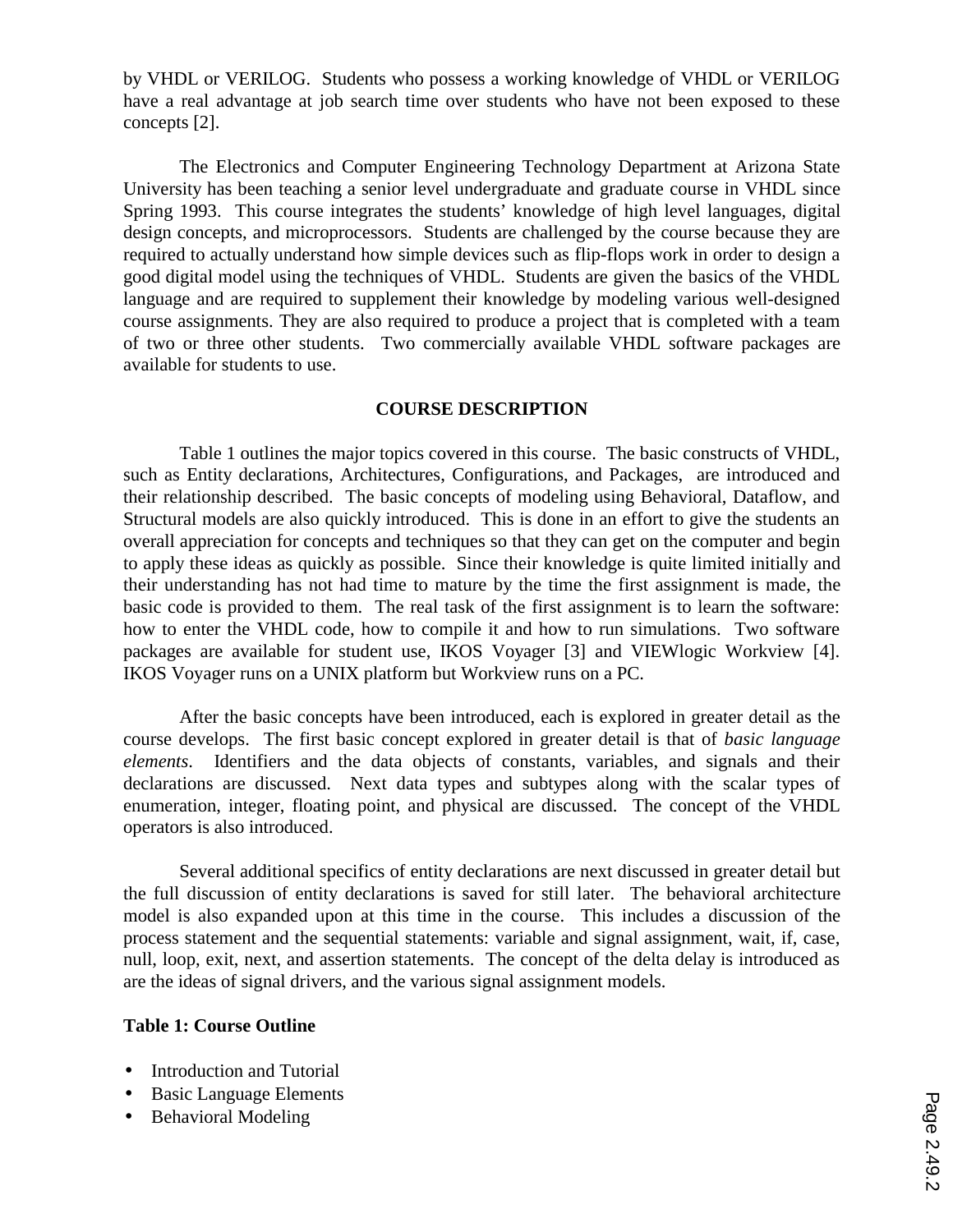- Dataflow Modeling
- Structural Modeling
- Generics
- Configurations
- Subprograms and Overloading
- Packages
- Libraries
- Advanced Features

Although the dataflow model is not emphasized, it is introduced at this time in the course. This brings up the concepts of concurrent and sequential signal assignments. The concept of delta delays is discussed in greater detail and the idea of a signal having multiple drivers. Block statements are also discussed in greater detail at this time.

Next the most concrete, lowest level of modeling, that is, structural, is discussed in detail. To be able to model at this level, the student must know what components, e.g., flipflops and gates, make up the design. Component declarations and instantiations are illustrated with numerous examples. Example 1 shows a component declaration and instantiation for a simple 2-input NAND gate.

**Example 1:** Component Declaration & Instantiation for 2-Input NAND Gate

**component** NAND2 -- Component declaration **port**(A, B: **in** std\_logic; C: **out** std\_logic); **end component;**

-- Component instantiation: N1: NAND2 **port map**(S1, S2, S3);

The next topics covered in the course are the generic statements, and the whys and hows of configuration specifications and configuration declarations.

The concepts of subprograms in VHDL are next discussed. The differences between functions and procedures and their uses are illustrated through examples of each. Subprogram and operator overloading are also discussed.

Finally, package declarations, package bodies, libraries are discussed. Many advanced features are also covered. These advanced features include generate statements, aliases, qualified expressions, guarded signals, and attributes.

Throughout the course, digital systems models and modeling examples are given and discussed. Example 2 illustrates a simple 4\*1 multiplexer modeled in behavioral style.

**Example 2:** 4\*1 Multiplexer Model

**entity** MUX **is port**(A, B, C, D: **in** std\_logic;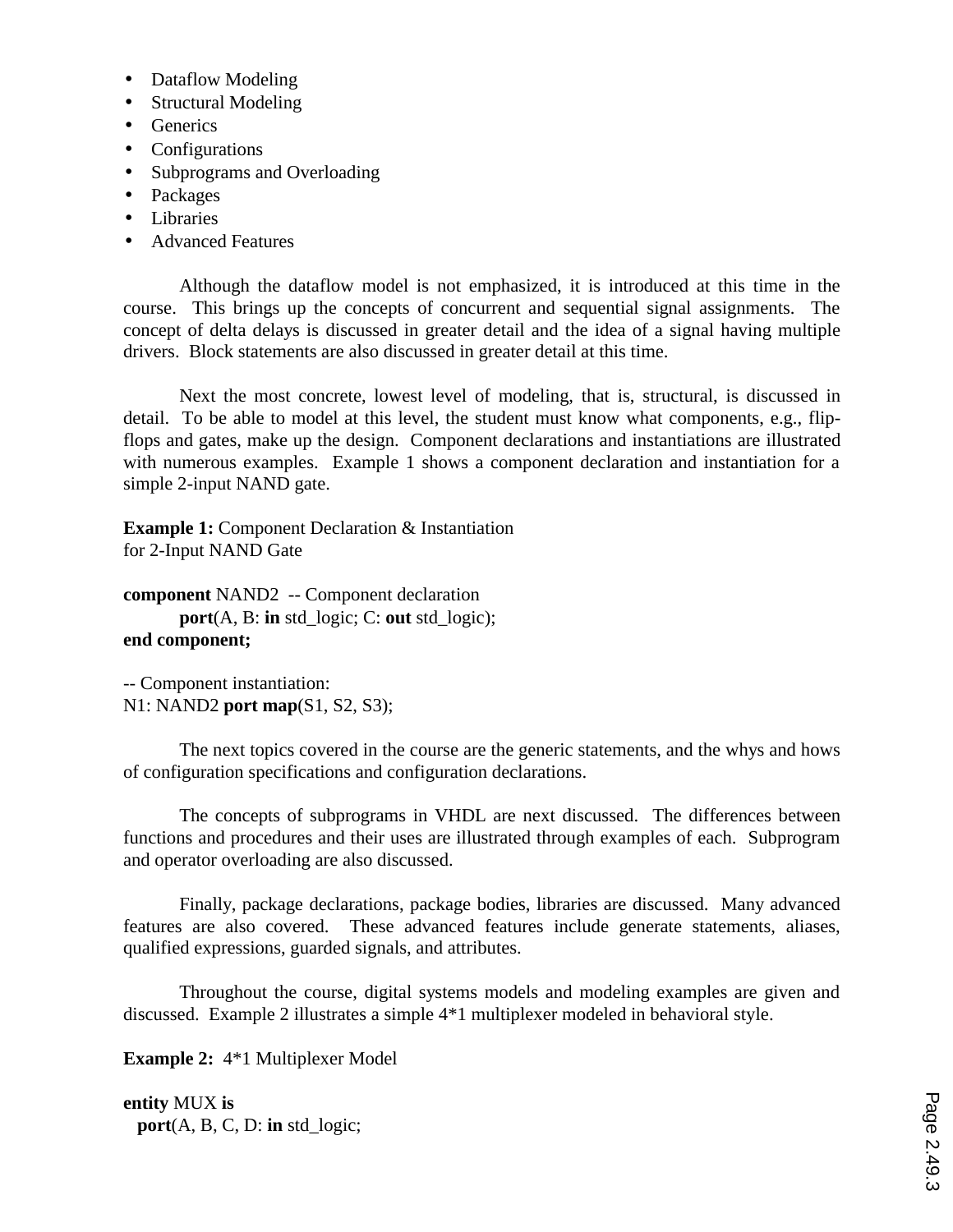CTRL: **in** std\_logic\_vector(1 **downto** 0); Z: **out** std\_logic); **end** MUX;

```
architecture MUX_BEHAVIOR of MUX is
      constant MUX_DELAY: TIME := 10ns;
begin
PMUX: process(A, B, C, D, CTRL)
      variable TEMP: std_logic;
begin
      case CTRL is
             when 00" \Rightarrow \text{TEMP} = A;
             when 01" \Rightarrow \text{TEMP} = B;
             when "10" => TEMP:= C;
             when "11" => TEMP:= D;
             when others \Rightarrow TEMP:= Z;
      end case;
      Z <= TEMP after MUX_DELAY;
end process PMUX;
end MUX_BEHAVIOR;
```
### **COURSE ASSIGNMENTS**

To complement the lecture and enhance the student's learning experience, a lab (or assignment) manual has been developed. The students are also required to select a more complicated system than required by the labs to model as a final project (There is not a lab associated with the course. These "labs" are really just assignments, but are being referred to as labs.). The labs that have been developed are listed in Table 2 and some of the projects that the students have modeled are given in Table 3.

# **Table 2: Laboratory (Course) Assignments**

### Lab 1: Registers and Combinatorial Logic

Code for an entity and architecture pair using the structural style of coding is developed for an 8-bit register with read, write and reset logic. Library use clauses are introduced. The students are also required to develop the code for another architecture using Register Transfer Language.

# Lab 2: Testing the Reg8 Design

The students are required to create a test bench and a free running clock process with a period of 50ns. Using a Configuration, the students create a library to contain their files, compile and simulate the Reg8 coded in Lab 1.

### Lab 3: Counters and Math Operators

In this assignment, the students design and encode a 4-bit synchronous up/down counter. They simulate the design using their own stimuli to make sure they cover all count conditions. The students are also introduced to several built-in functions that convert vector types to integers and vice versa.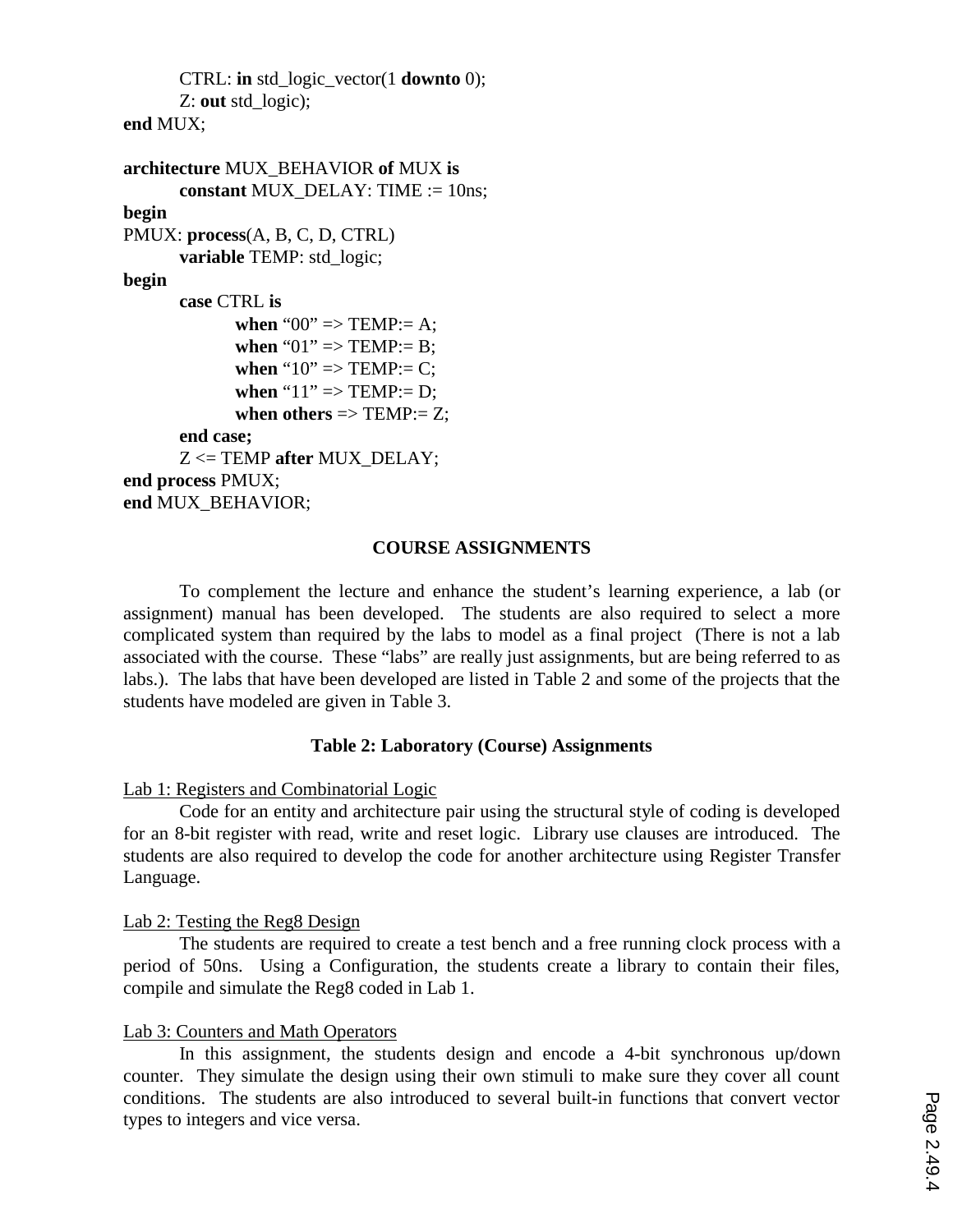## Lab 4: Address Decoder

In this laboratory assignment, students create an entity and architecture pair that will decode an 8-bit address bus and generate six strobes based on the address value. Again, they compile, simulate and verify the operation of their designs and code.

# Lab 5: Shift Register

In this lab the students code an 8-bit shift register, converting a serial stream of bits into 8-bit parallel data.

# Lab 6: Moore State Machine

For this lab, the students code a state machine that acts like a car wash. The user inserts a quarter into the machine and selects the type of spray to wash the car. A timer runs for 15 minutes and stops the water spray when the timer finishes. The user can select different wash types while the timer is running.

# Lab 7: Mealy State Machine

This assignment is the same as the previous lab; however, the code for the state machine is based on the Mealy model rather than the Moore model.

### Lab 8: Preloadable Counter

The 4-bit up/down counter from Lab 3 is used in this lab but a preload condition is added.

# **Table 3: Sample Projects**

- Phase Shift Key (PSK) Modem
- DMA Controller
- Morphological Filter
- Ping-Pong Machine
- 8085 Microprocessor
- ALU
- Memory Refresh Controller
- Programmable Traffic Light Controller
- DLX RISC Machine
- SRAM with Built-in Test Facility
- 10 Bit Asynchronous Serial Data Transmitter
- 4-Bit Bi-Directional Shift Register (74194)
- 256 Bit SRAM
- I486 Processor Bus Modeling & Simulation
- FIFO Data-Rate Buffer
- I8251 USART

The first three times this course was taught two projects were required because the lab manual had not been developed. The first project was used as an introduction to code writing and as a vehicle for learning the software. The second project was expected to require considerably more code and time to develop since the students no longer had to learn how to use the software. The projects were developed using teams of from two to five members. The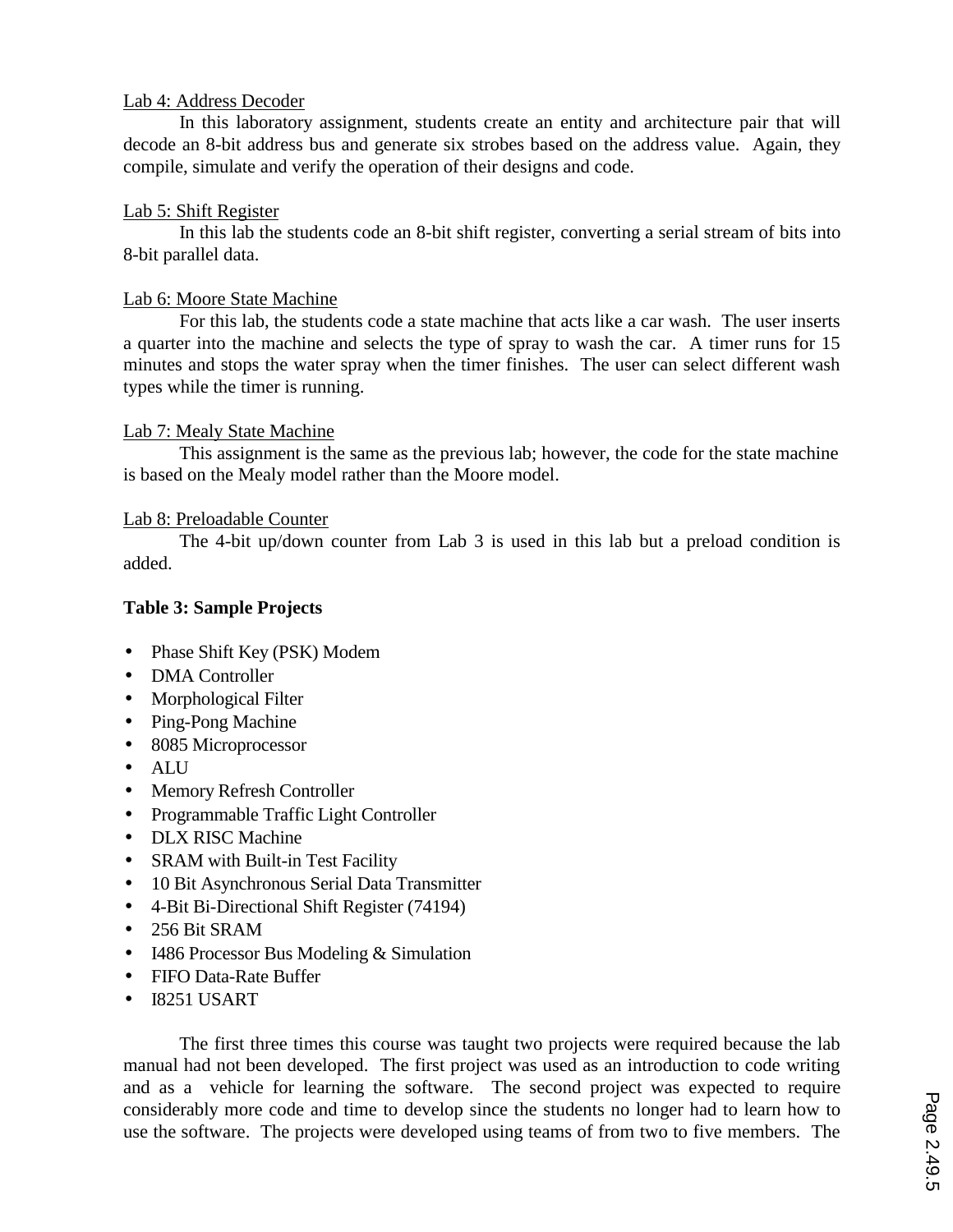team members divide the work into manageable sections with each member assigned a section. The code for each section is then developed by the team member responsible for that section. Once all sections of the code are working independently, the team assembles all the code together and makes it work as a single entity. Reports are written which detail the design process, the code development, and which give the results of the simulation usually with elaborate wave forms. The quality of the reports surprised the instructor. They are generally very well written, some were as many as 100 or more pages in length, and many were bound with spiral binders.

Now that the lab (assignment) manual has been developed, several of the labs are done instead of the first project.

#### **STUDENT PERFORMANCE**

The first couple of times this course was offered it was immensely popular; many students were denied entry mainly due to classroom size and the computer load it generated. It was filled with students from the Electrical Engineering and Computer Science Departments as well as student from our own department. Student reaction and performance have generally been very good. Students in the course were asked to rate the quality of the textbook and supplemental material, with 47% responding "very good," 43% responding "good," and 10% responding "fair." When the students were surveyed about the value of the homework in support of course topics, 40% rated the homework "very good," 48% rated it "good," and 6% each responded "fair," or "poor." Students also rated the value of the laboratory experiments and projects, with 57% responding "very good," 38% responding "good," and 5% responding "fair." When quizzed about the reasonableness of exams and quizzes in covering course material, 56% of the students rated them as "very good," 37% rated them "good," and only 7% rated them as only "fair."

The instructor gave weekly pop quizzes and when asked about the value of this practice, the overwhelming majority of the students were in favor of its continuation. They gave comments such as, "It kept us on our toes" and "It forces us to keep up in class" (This was a very informal oral survey taken in class.). The students were also asked to rate the overall quality of the course and instruction. Thirty-six percent (36%) said the quality was "excellent," 51% said it was "very good," and 13% said it was "good." Even though this class was usually offered late afternoon (4:40p.m.-5:55p.m.), the students were generally attentive in class and worked very hard to learn the various software packages and to complete the lab assignments and projects.

#### **CONCLUSIONS**

The hardware description languages and their use in digital design are gaining more and more ascendancy. The use of VHDL and VERILOG in producing designs speeds their completion and insures a higher quality product. Even though many designs are still being done through the schematic entry technique, students and others who know the modern techniques of hardware description languages have a distinct advantage [5]. Many of the students who have taken the HDL course taught by the Electronics and Computer Technology Department at Arizona State University East have used it as a stepping stone to employment.